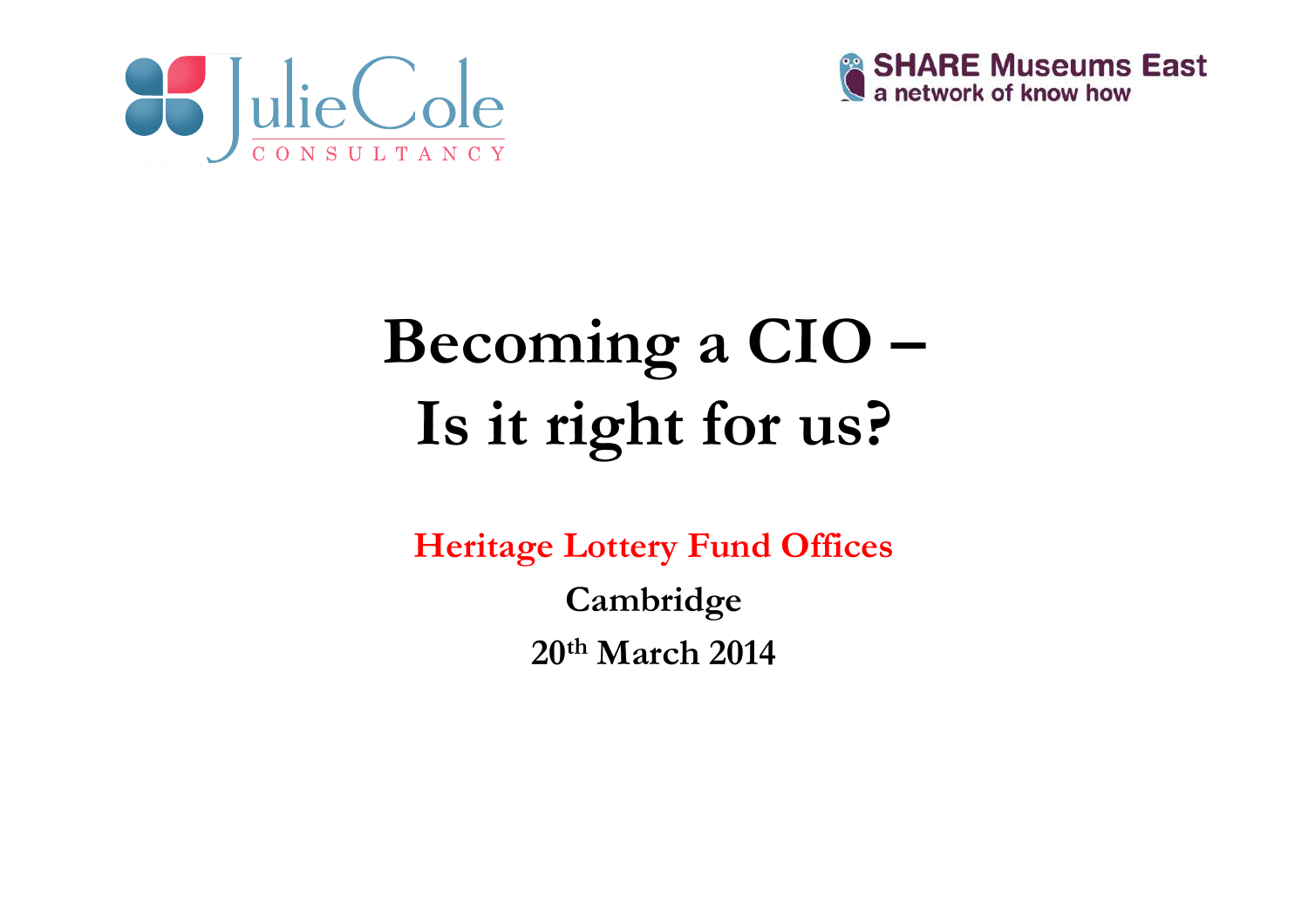



# **Workshop Objectives**

- Learn about the common legal structures used by museums
- Understand the benefits of incorporation
- Consider the similarities and differences between a Charitable Company Limited by Guarantee (CCLG) and a CIO
- Clarify whether CIO legal structure is right for your museum
- Explore how to leverage the application process to improve your governance
- Develop confidence in applying to the Charity Commission to become a CIO
- Prepare a governance / management checklist for large financial grants and/or other activities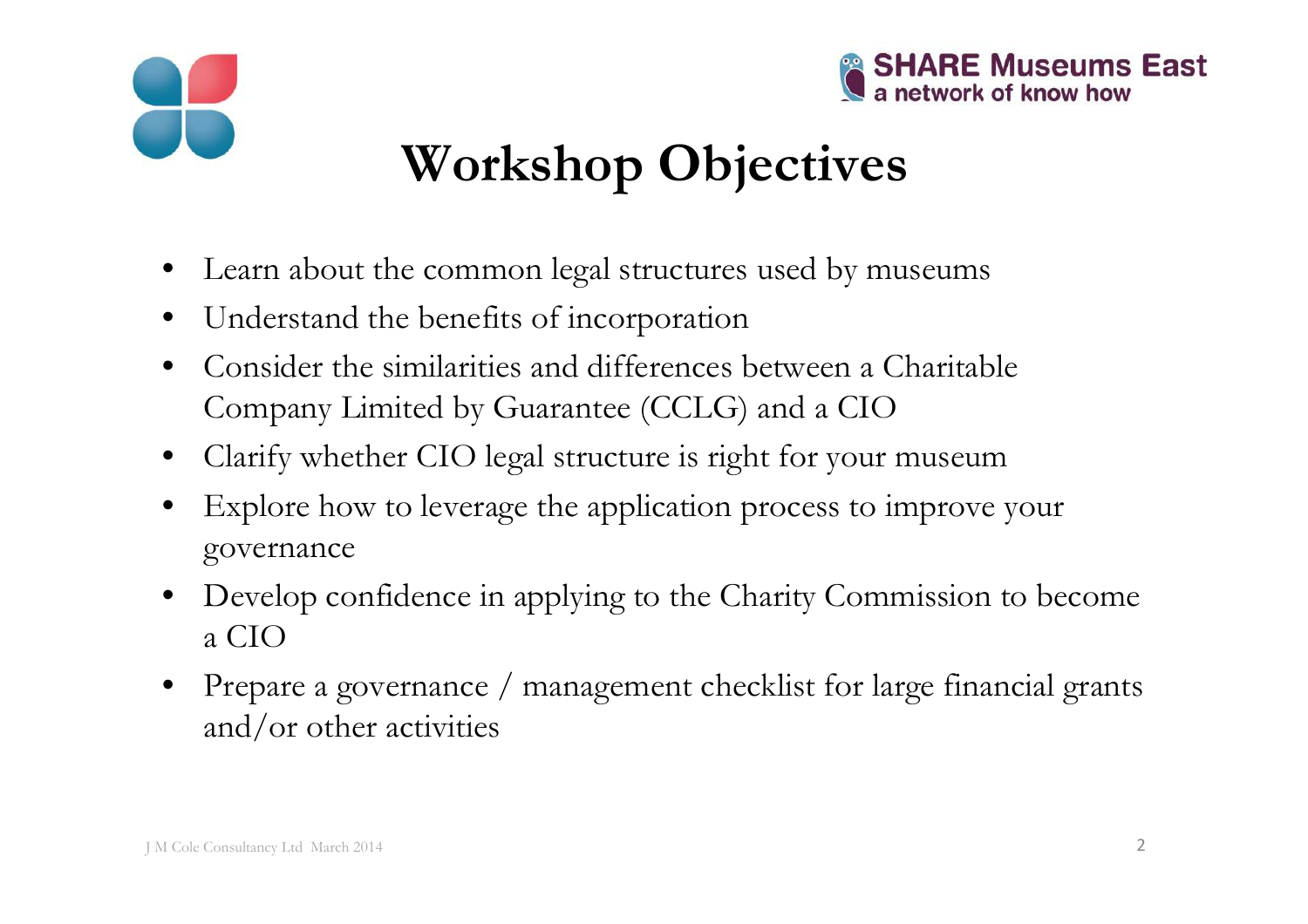

**Common Museum Legal Structures**

| <b>Type of Document</b> | <b>Organisation Type</b>                                    | <b>Regulator(s)</b>                      | Unincorporated |
|-------------------------|-------------------------------------------------------------|------------------------------------------|----------------|
|                         |                                                             |                                          | Incorporated   |
|                         |                                                             |                                          |                |
| Constitution            | Association                                                 | Charity Commission                       | Unincorporated |
| Rules                   | Association                                                 | Charity Commission                       | Unincorporated |
|                         | Industrial & Preservation Society<br>under I&PS Act 1965 ** | Financial Conduct Authority Incorporated |                |
| <b>Trust Deed</b>       | Trust                                                       | Charity Commission                       | Unincorporated |
| Deed of Trust           | Trust Incorporated under Charities                          |                                          |                |
| Deed of Settlement      | Act 1993                                                    |                                          |                |
| Will Trust              |                                                             |                                          |                |
| Memorandum & Articles   | Charitable Company Limited by                               | Charity Commission                       | Incorporated   |
| of Association          | Guarantee (CCLG)                                            | Companies House                          |                |
| <b>Since Dec 2012</b>   |                                                             |                                          |                |
| Memorandum & Articles   | Charitable Incorporated                                     | Charity Commission                       | Incorporated   |
| of Association          | Organisation (CIO)                                          |                                          |                |

#### \*\* Obtain certification from HMRC that they are charitable for tax purposes

J M Cole Consultancy Ltd COPYRIGHT May 2013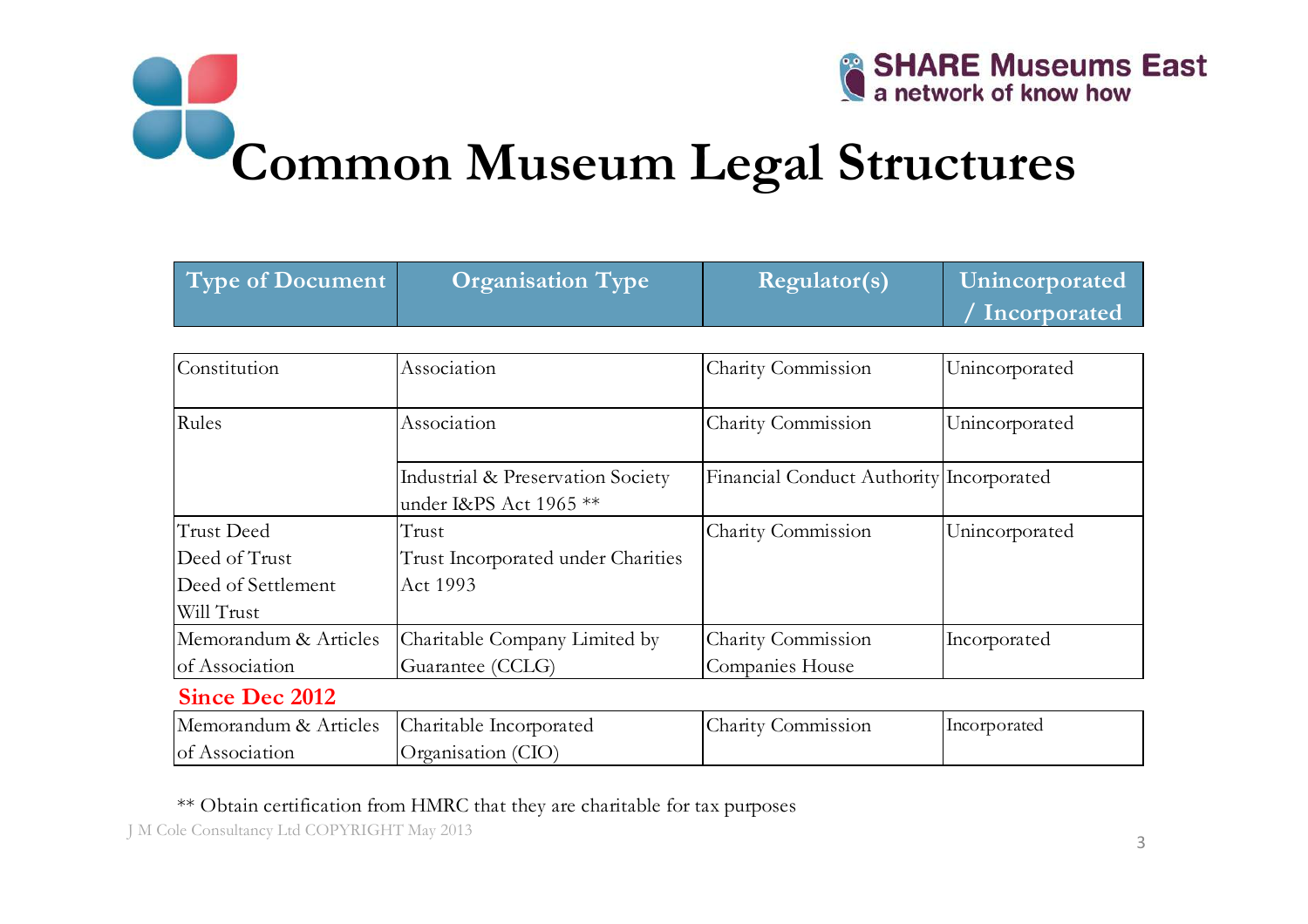



### **Benefits of Incorporation**

#### **Unincorporated Incorporated**

- No legal personality
	- Assets in trustee name(s)
	- Leases in trustee name(s)
	- Employment and other contracts in trustee name(s)
	- Admin process and legal costs as trustees change
	- Legal action can only be taken up by a trustee or member in their own name
	- Signatory trustees have taken on personal legal responsibility
- Variable and often imprecise legal structure which has become out-of-synch with Charity Commission best practice
- In the event of dissolution members have unlimited liability for unpaid debts
- If income  $\geq \text{\it L5,000}$  then regulated by Charity Commission
- 
- Legal personality
	- Assets, employment and other contracts in organisation name
	- Legal action taken up in organisation name
	- No admin or legal costs as trustees change
- Well formulated legal structure for CCLGs recently updated by Companies House to reduce statutory responsibilities for small organisations
- In most situations including dissolution members have limited liability
- Regulated by Charity Commission and possibly Companies House, or Financial Conduct Authority
- Lower accounting and audit expenses

J M Cole Consultancy btd COPYRIGHT Mccodunting and audit expenses 4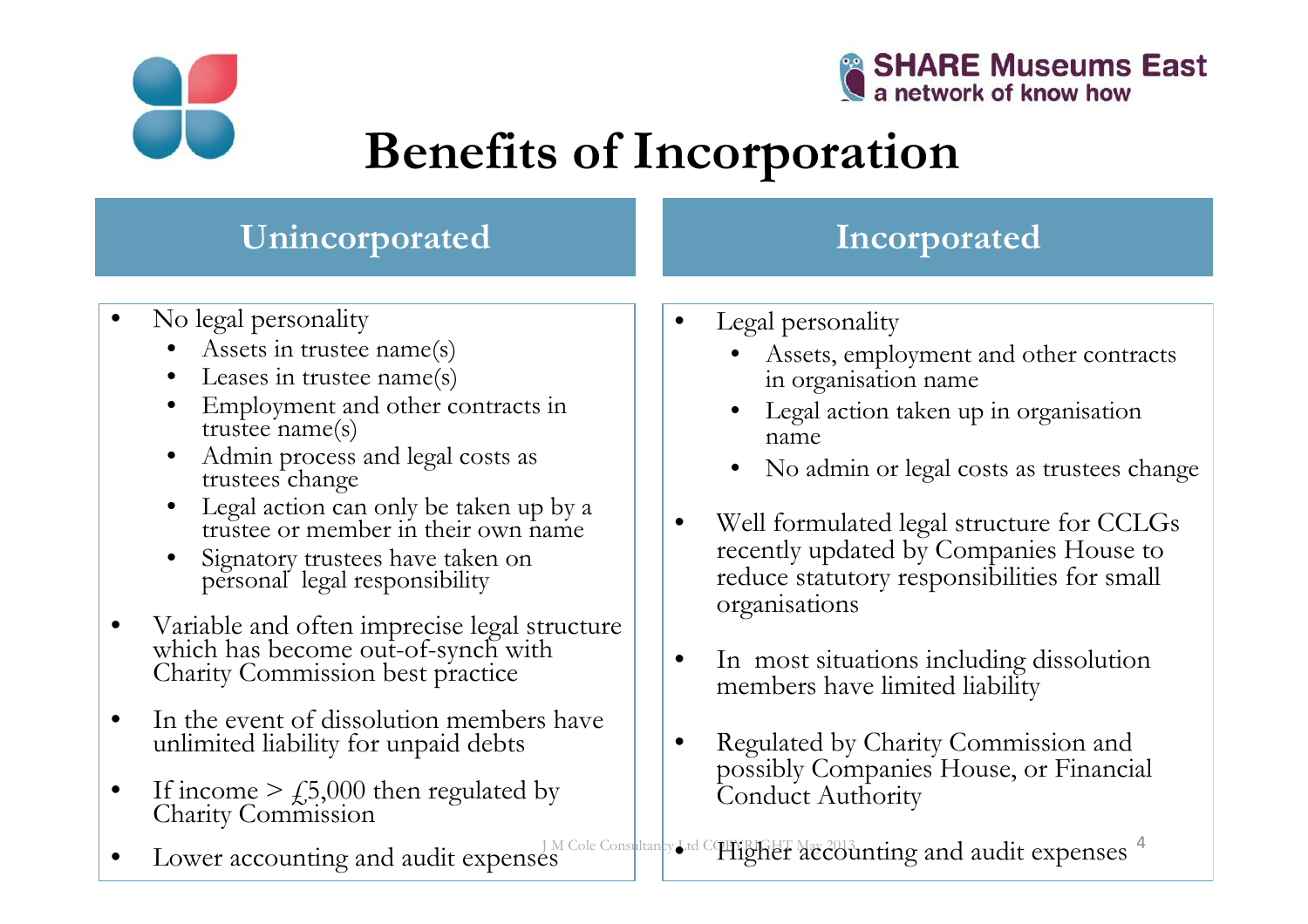



### **Incorporation Options**



Industrial & Provident Societies are exempt charities and cannot become CIOs ie their only option is CCLG

J M Cole Consultancy Ltd COPYRIGHT May 2013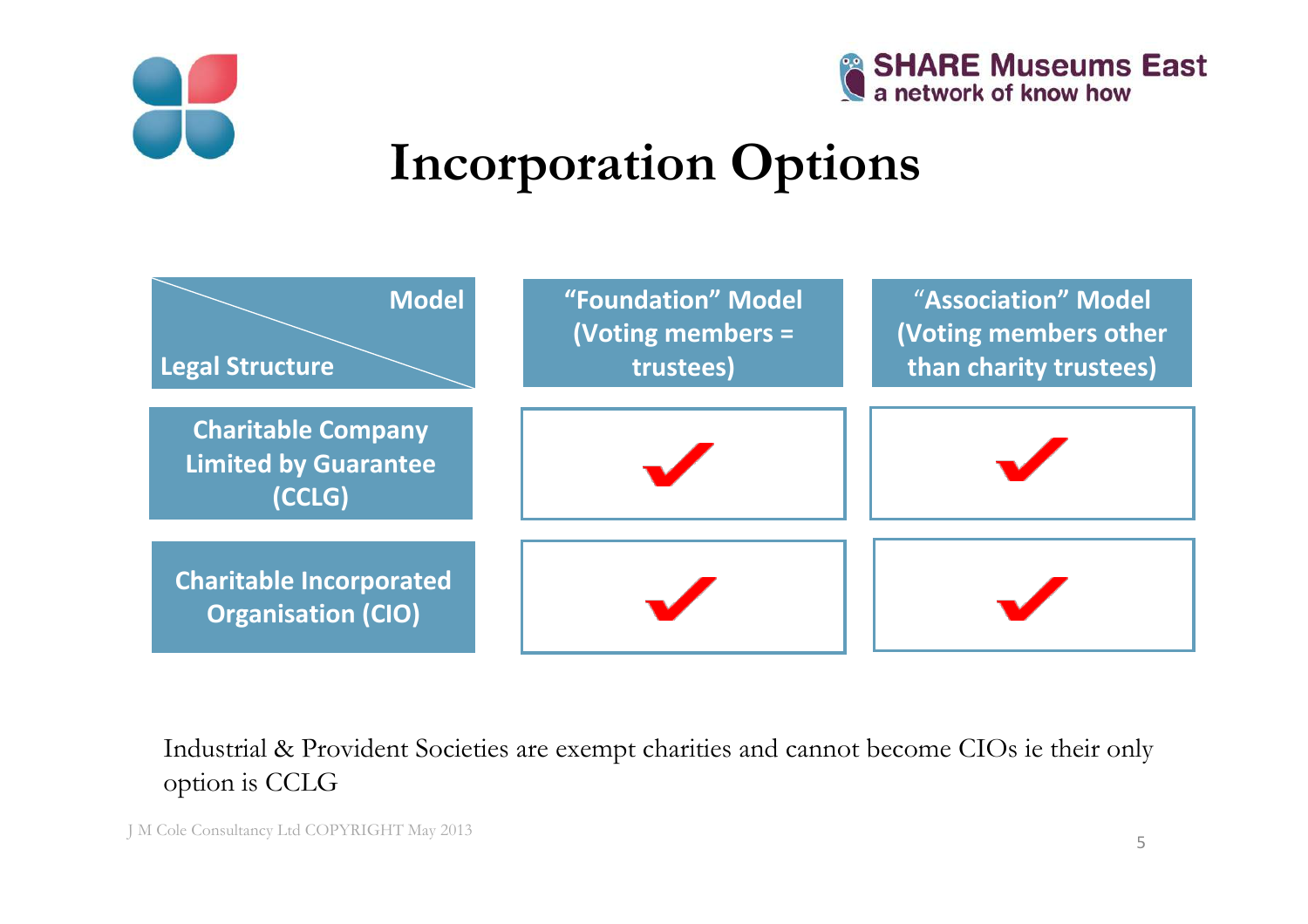



### **Similarities Between CCLG and CIO**

- **Both legal structure supports charities**
- Asset lock : Assets must be used in perpetuity for charitable purposes. Can be used for other purposes other than the charity's, but only with the consent of the Charity Commission or relevant court
- **Members have limited liability in most situations** including debts to third parties, eg under contracts. But it does not protect against :
	- wrongful trading (all members)
	- personal liability for :civil fines eg health & safety law
- **Primary purpose, ancillary and small scale trading**
- **Able to set up trading subsidiary to manage taxable profits**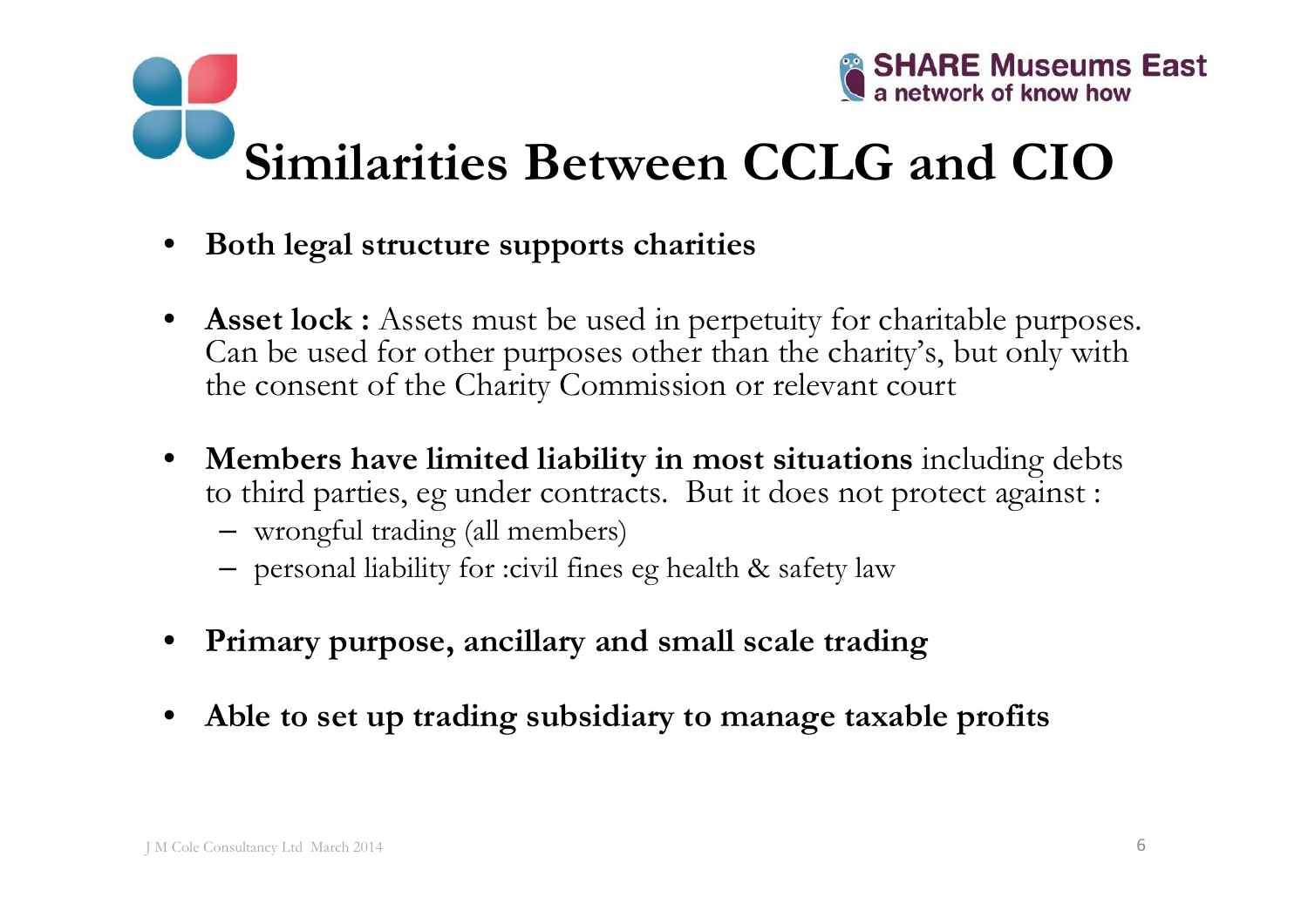

### **Differences between CCLG and CIOs Registration**

- CCLGs require dual registration with Companies House and Charity Commission. Whereas CIOs only register with Charity Commission Ie dual vs sole regulator
- CCLG 2 part registration. Firstly in printed form with Companies House and then on-line registration with Charity Commission. Whereas CIO registration is on-line only
- A CCLG can be set up by Companies House in less than 1 week and then up to 8 weeks with the Charity Commission. The Charity Commission estimate 8 weeks for CIOs
- Register of CCLG members is open to the public, whereas Register of CIO members is open to members and trustees for CIO business only
- More information about CCLG directors publically available via Companies House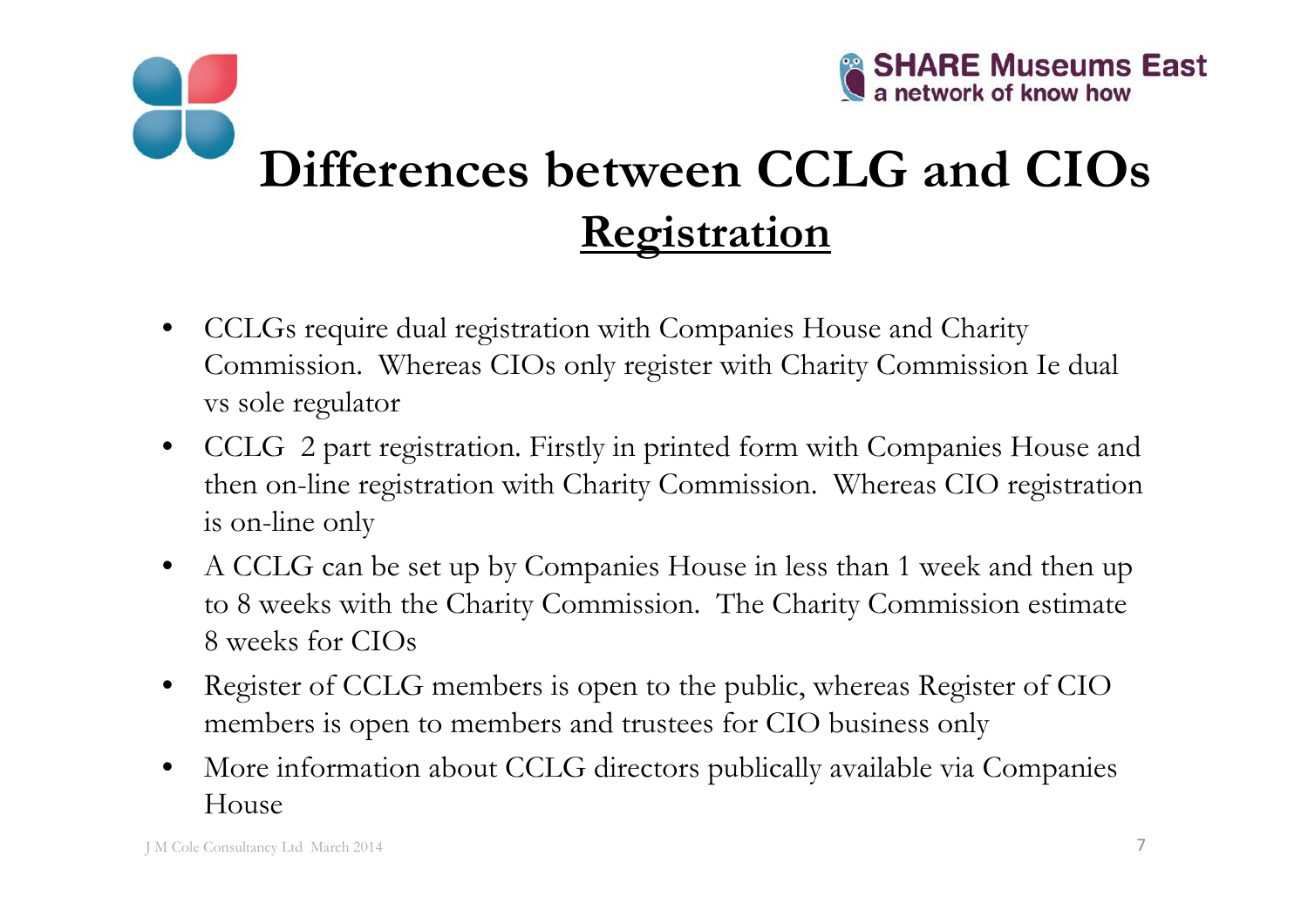

# **Differences between CCLG & CIO Governing Document**

- CIO Constitution (Mem & Arts) must follow CC model or be very close
- Written resolutions to amend governing document require 100% members for CIOs and 75% for CCLG
- Resolutions take effect immediately with CCLGs (except objects), whereas amendments to CIO constitution do not take effect until registered with CC
- CIO members (not just trustees) must act in the interests of the CIO
- CCLG members have the right to remove directors under Company Law. CIO members have a comparable right but only if it is included in the CIO's constitution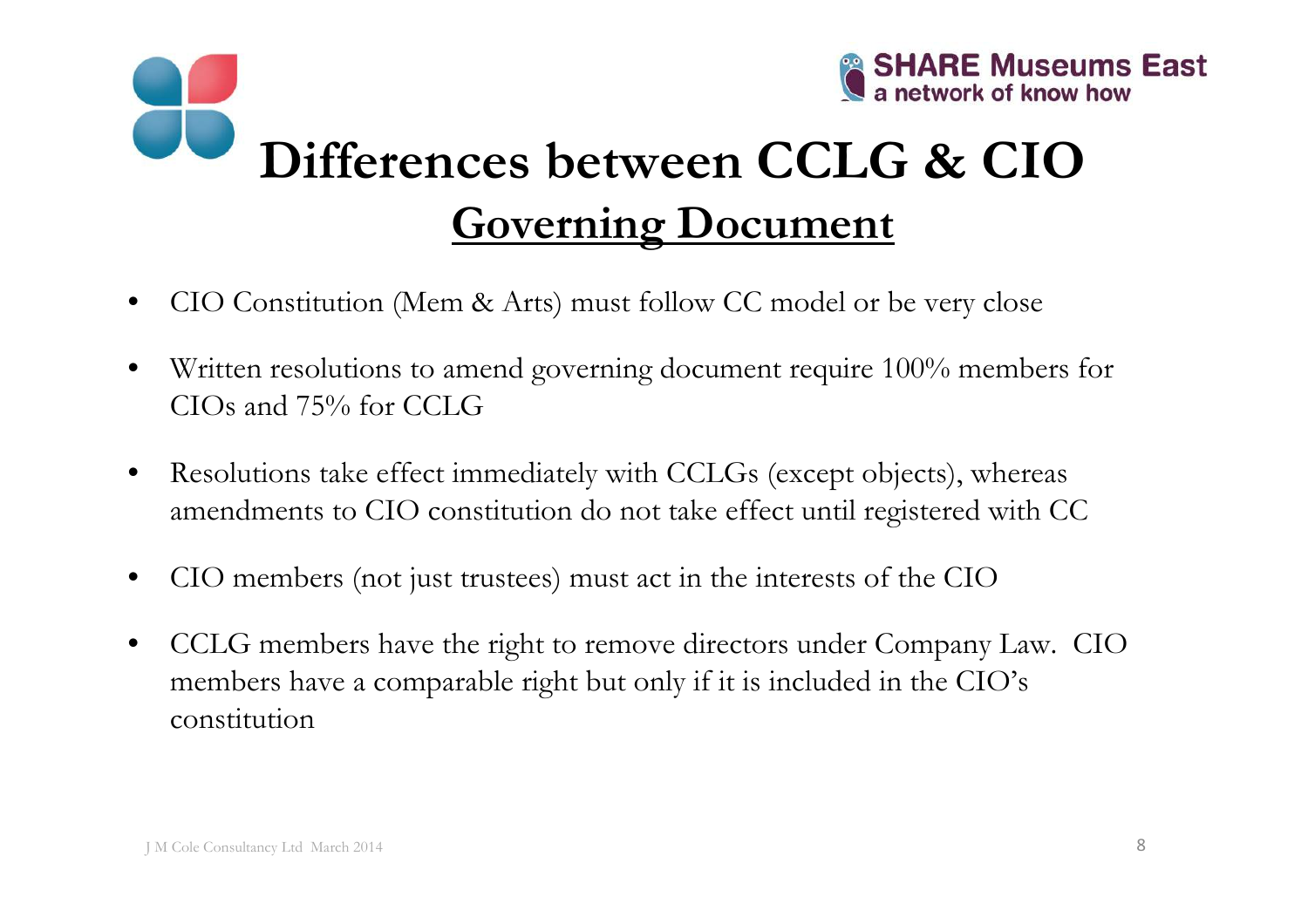

# **Differences between CCLG and CIOBanking and Accounts**

- CIO bank accounts in museum name cannot be set-up until registered. CCLG can be done as soon as company registered with Companies House and before registration with Charity Commission
- All CCLGs must prepare accrual accounts. CIOs with income up to  $\frac{250k}{250k}$ can use simpler/cheaper payment and receipts, otherwise accrual accounts
- Independent examination of payment/receipt accounts cheaper than accrual accounts. For smaller museums the examiner does not have to be a qualified accountant.
- Company House issues fines for late filings with potential for criminal conviction. There are currently no CIO fines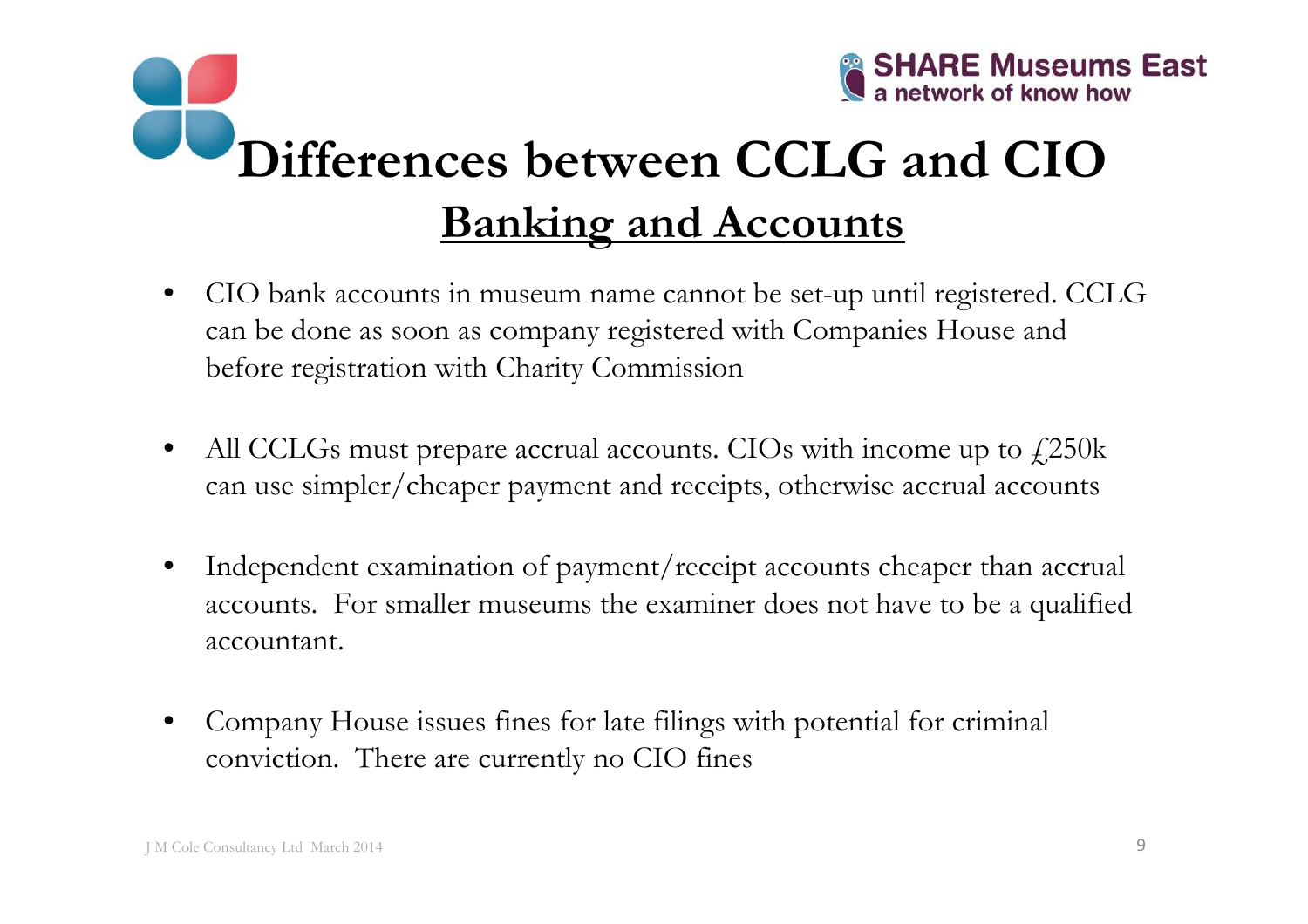

- Companies Register includes publicly accessible register of charges such as mortgages , whereas CC is not maintaining a similar register
- Potential lenders may be uncomfortable if there is no easily available information of charges against CIO assets
- Specific procedures for charities with private endowments to be announced
- CIOs can only amalgamate with or transfer their undertaking to another CIO.
- Winding up solvent CIO easier than CCLG. Winding up insolvent CIO same as CCLG. No experience yet.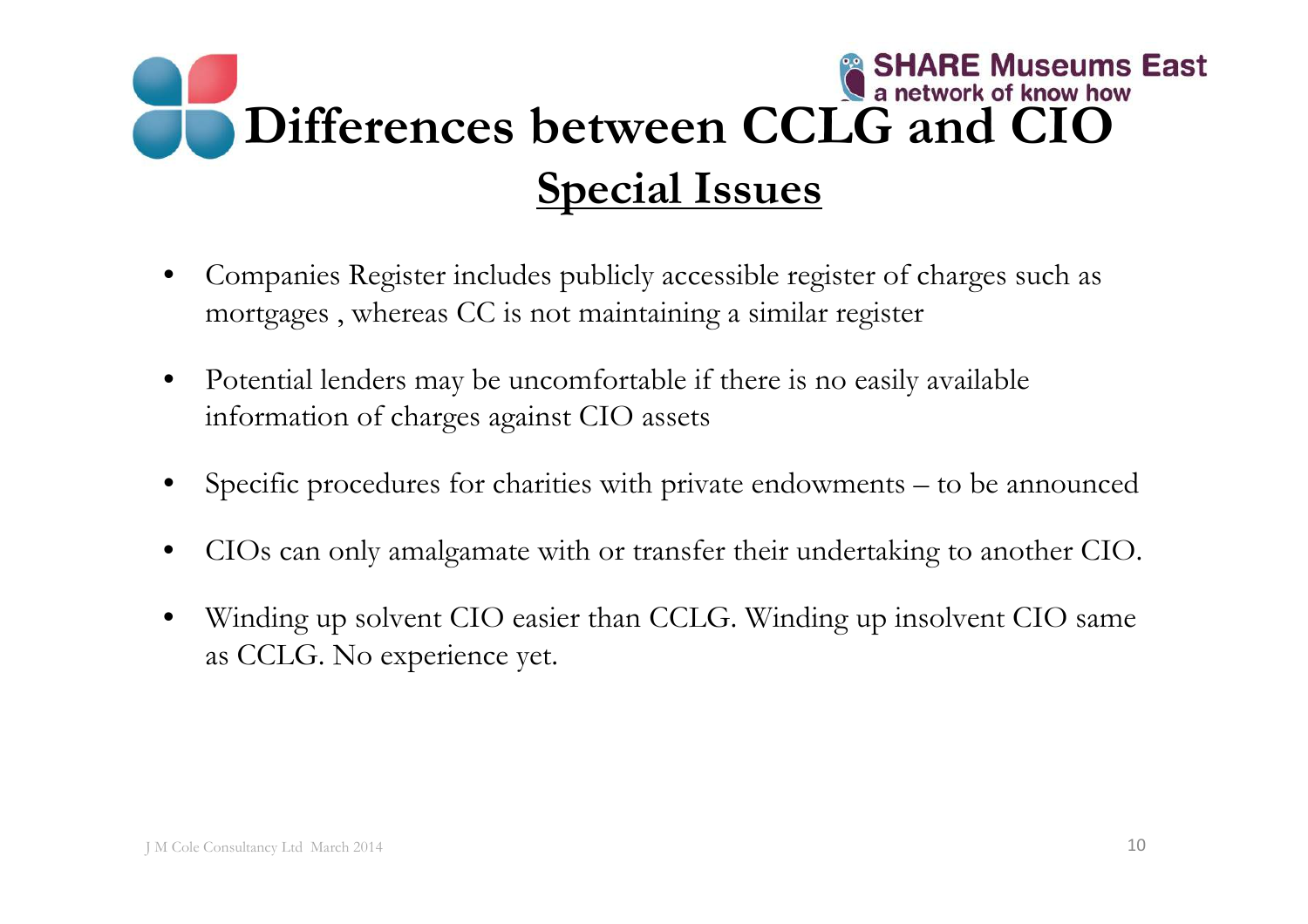



### **High Level Conversion Process**

#### **Preparation**

- •Review assets and develop asset transfer plan (legal support)
- •Review funding agreements/commitments /legacies novation in principle (legal support & trustees)
- •Review transfer plan with accountant/auditor

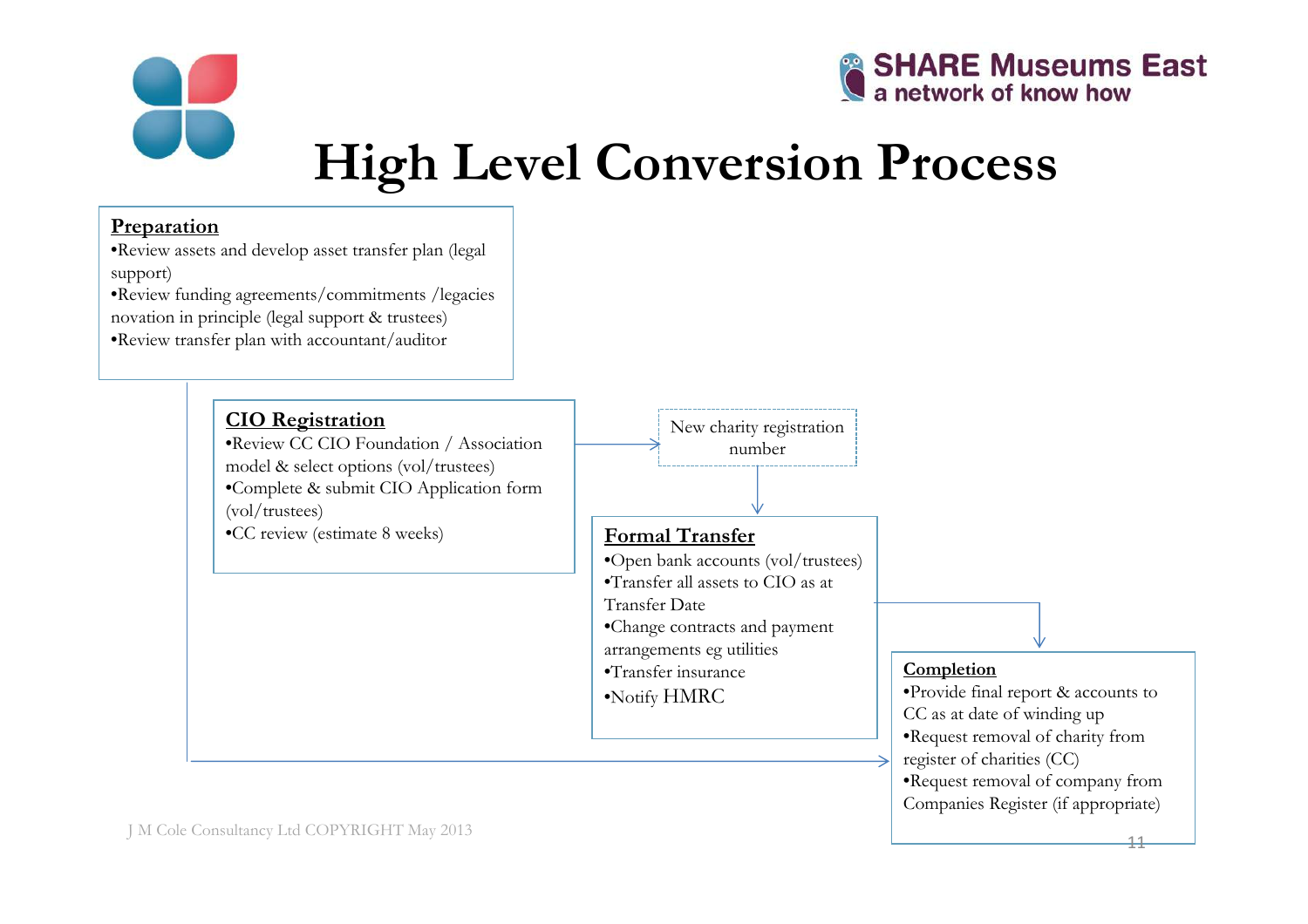



### **Is Your Board Effective?**

- Are you focused on providing public benefit?
- Do you have a vision, long term objectives and a plan to achieve them?
- What skills and experience does your Board need?
- Do you have the right policies in place?
- How do you ensure there is minimal personal benefit?
- How do you differentiate between governance and management?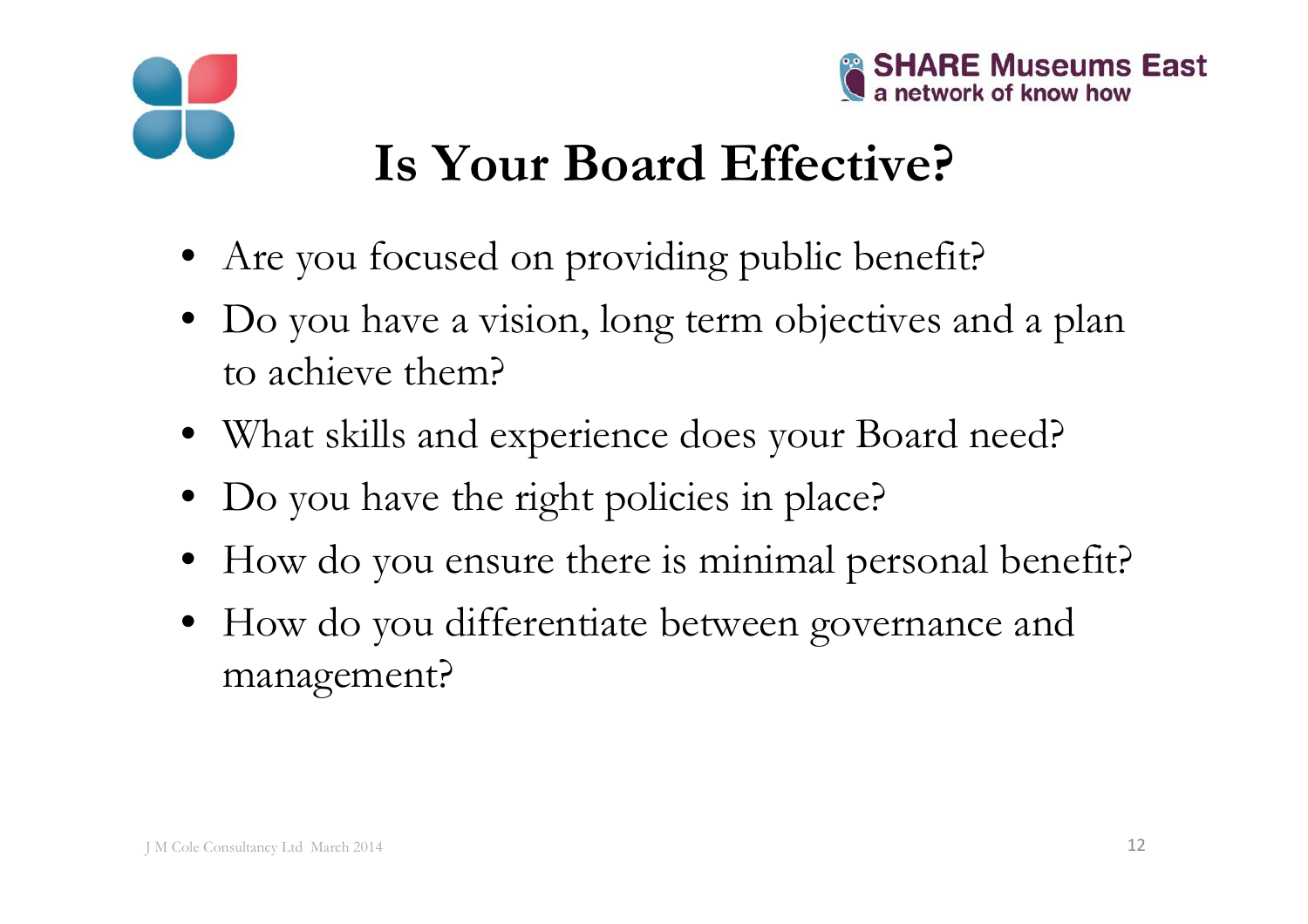



#### **What are the duties of trustees?**

• Trustees have, and must accept, ultimate responsibility for directing the affairs of their charity, ensuring that it is solvent and well-run, and delivering the charitable outcomes for the benefit of the public for which it was set up.

**Charity Commission CC3a - The Essential Trustee: An introduction**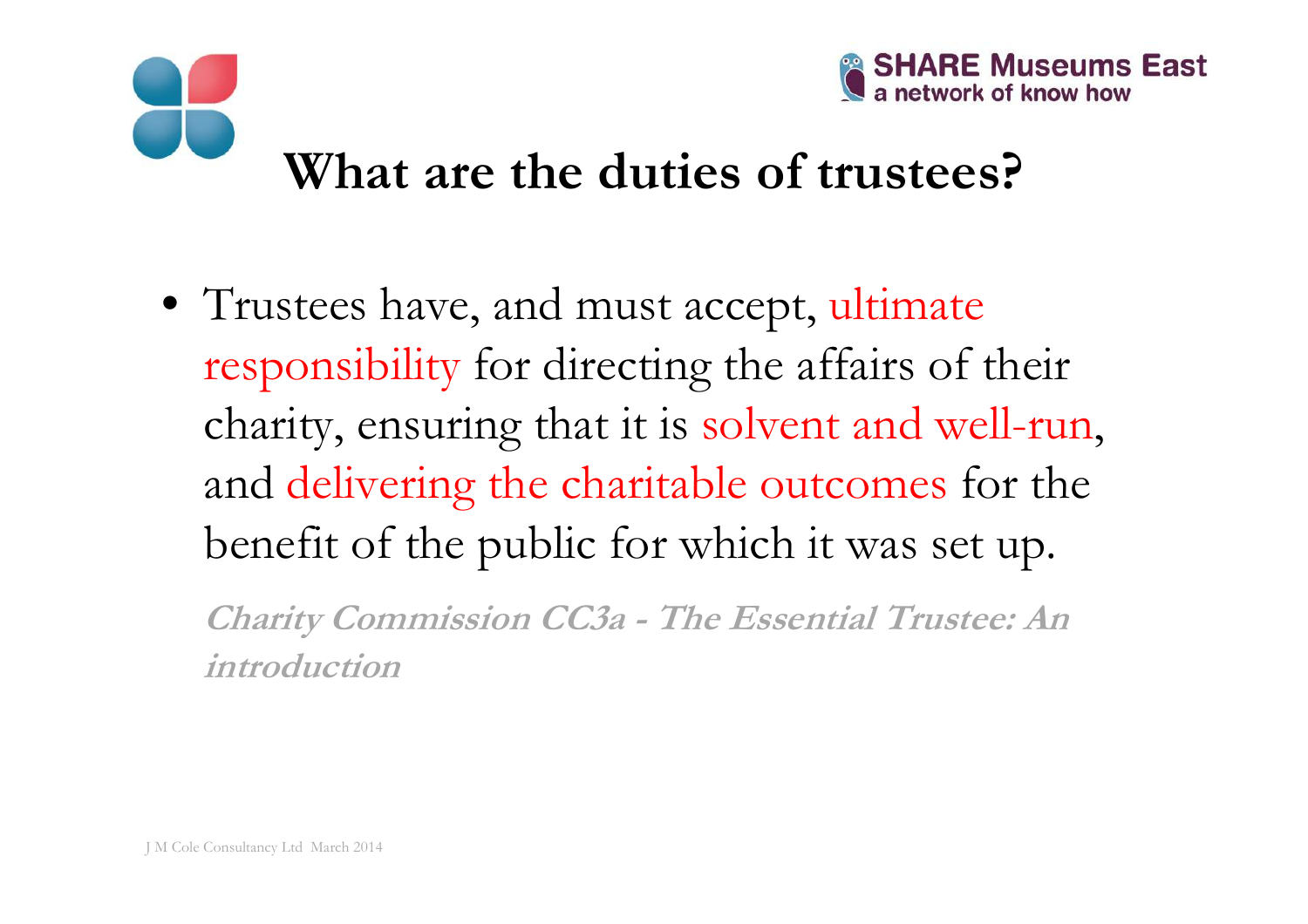



### **Questions for a (good) trustee**

- Do I really want to be here?
- What do I want this organisation to do/achieve?
- What can I bring to the party?
- What can I/am I prepared to do?
- How can I deliver what I want to do?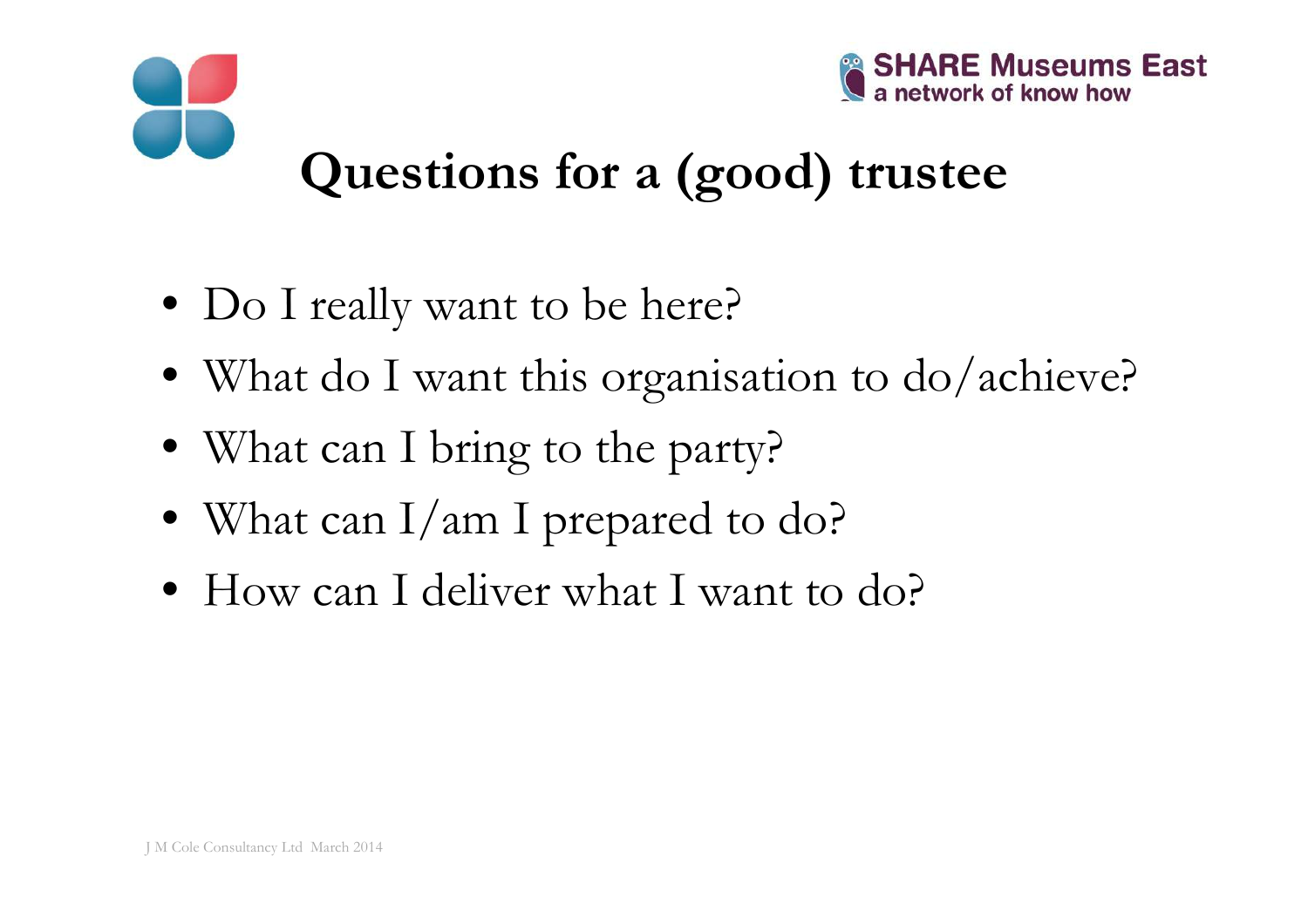



### **Issues for Trustees**

- **Responding to change**
- **Managing people**
	- Communications
- **Planning**
	- Succession
- **Risk**
- **Identifying role-model museums**
- **Money**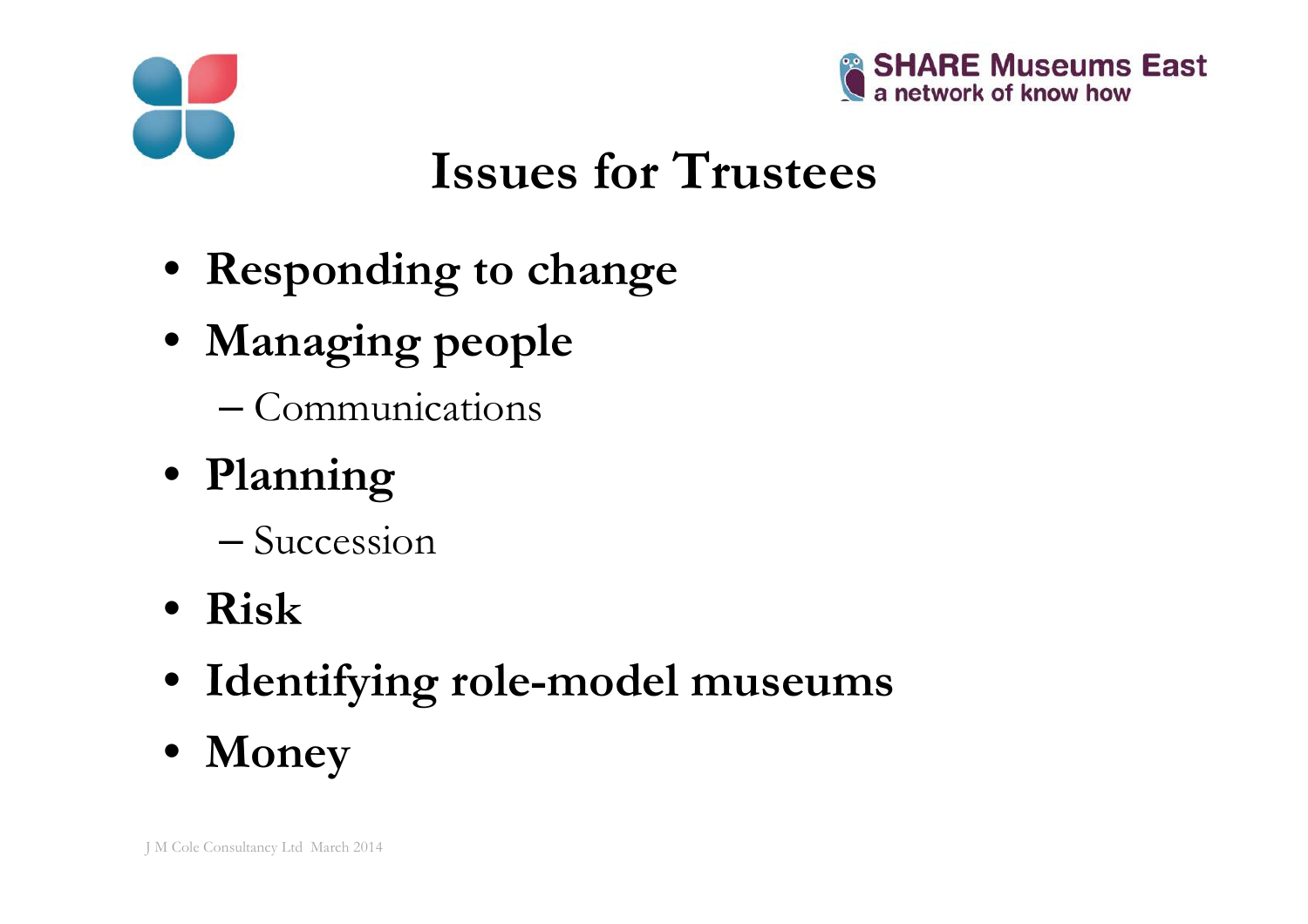

J M Cole Consultancy Ltd March 2014

• **Personalities**





#### **EI ECTDIC EENICE they work as trustees**

• **Culture and resistance to change**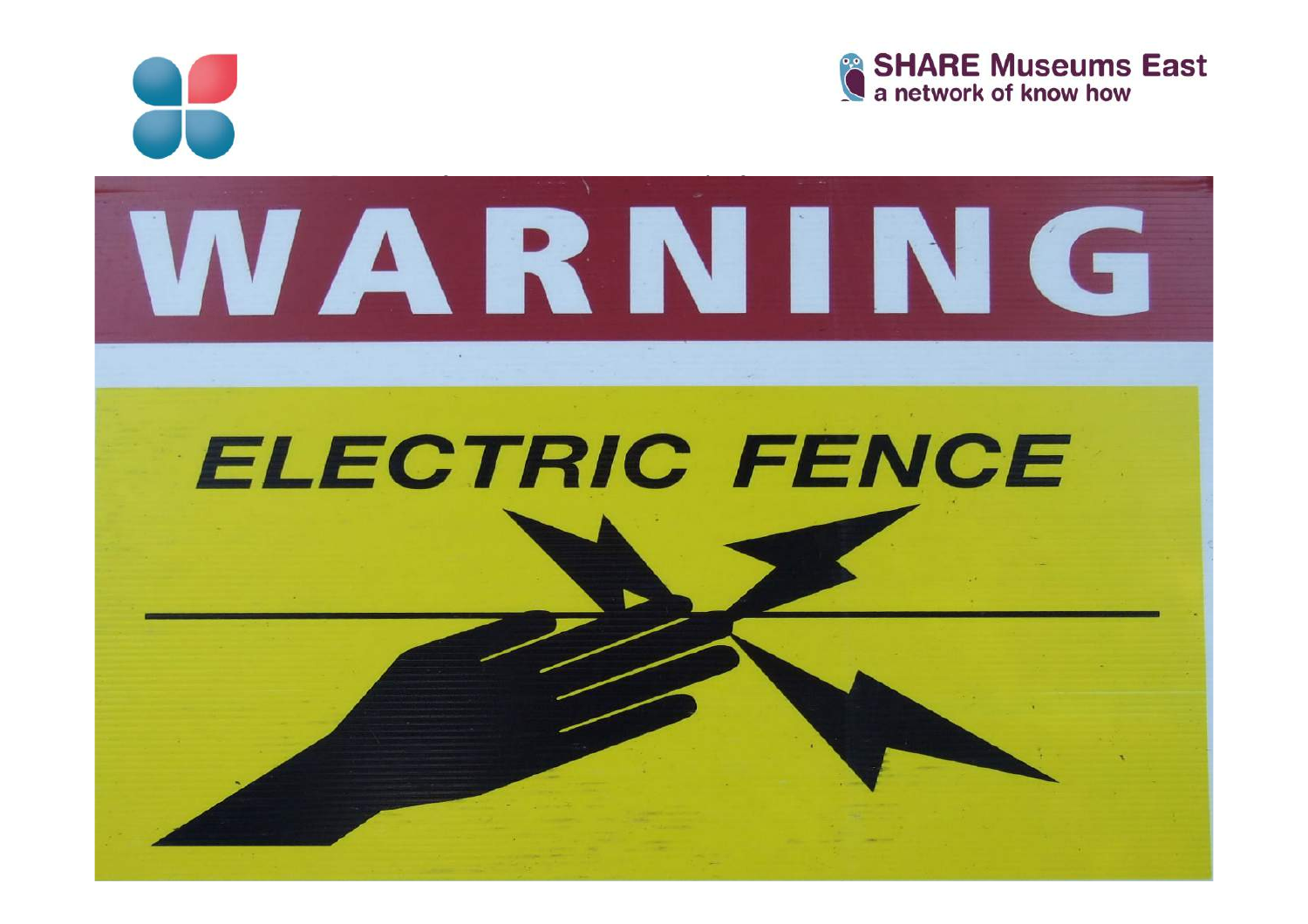



### **CIO Registration Process**

#### **Application form**

- •Data collection
- •Charitable objects (new form)
- •Public benefit and personal benefit questions
- •Board review and approval

#### **Submission**

- •Application form
- •Signed trustee declarations
- •Proposed Mem & Arts

#### **Charity Commission Questions and Request for Additional Information**

- •Primarily more detail around public benefit or personal benefit
- •New organisation will ask for business / financial plan (interest is sustainability)
- •If relying on external funding may ask for proof of funding
- •Suggestion for improved charitable objects

#### **Success = Registration number**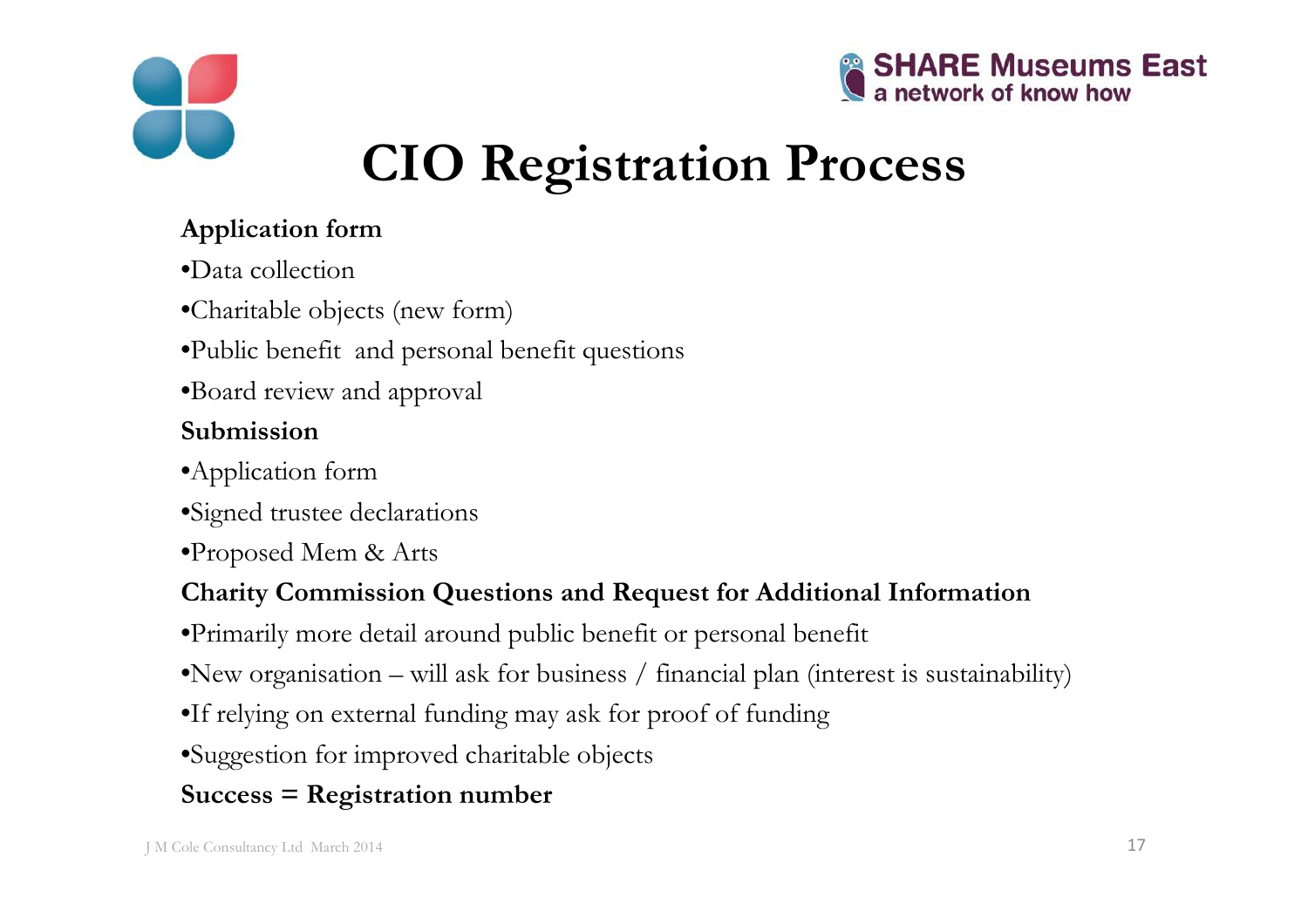

### **Governance Checklist for Large Financial Activities**

#### **Delegated Authority**

- Project/Sub-Committees : Terms of Reference
- Staff/Trustee/Volunteer : Job/Role description
- External organisations : Contracts / Ah-hoc decision-making

#### **Risk Mangement**

- Identify key risks to success
- Agree mitigation plans to deal with risk and/or manage it

#### **Financial Mgmt**

- Separate bank account for restricted and match-funding
- Multi-year cash flow management & reporting unrestricted and restricted
- Purchasing and Expense policies
- Fraud controls

#### **Learning and Performance**

J M Cole Consultance Ltd, March 2014<br> **Establish appropriate targets/indicators** 18 • Plan ahead and start information collection eg volunteer hours